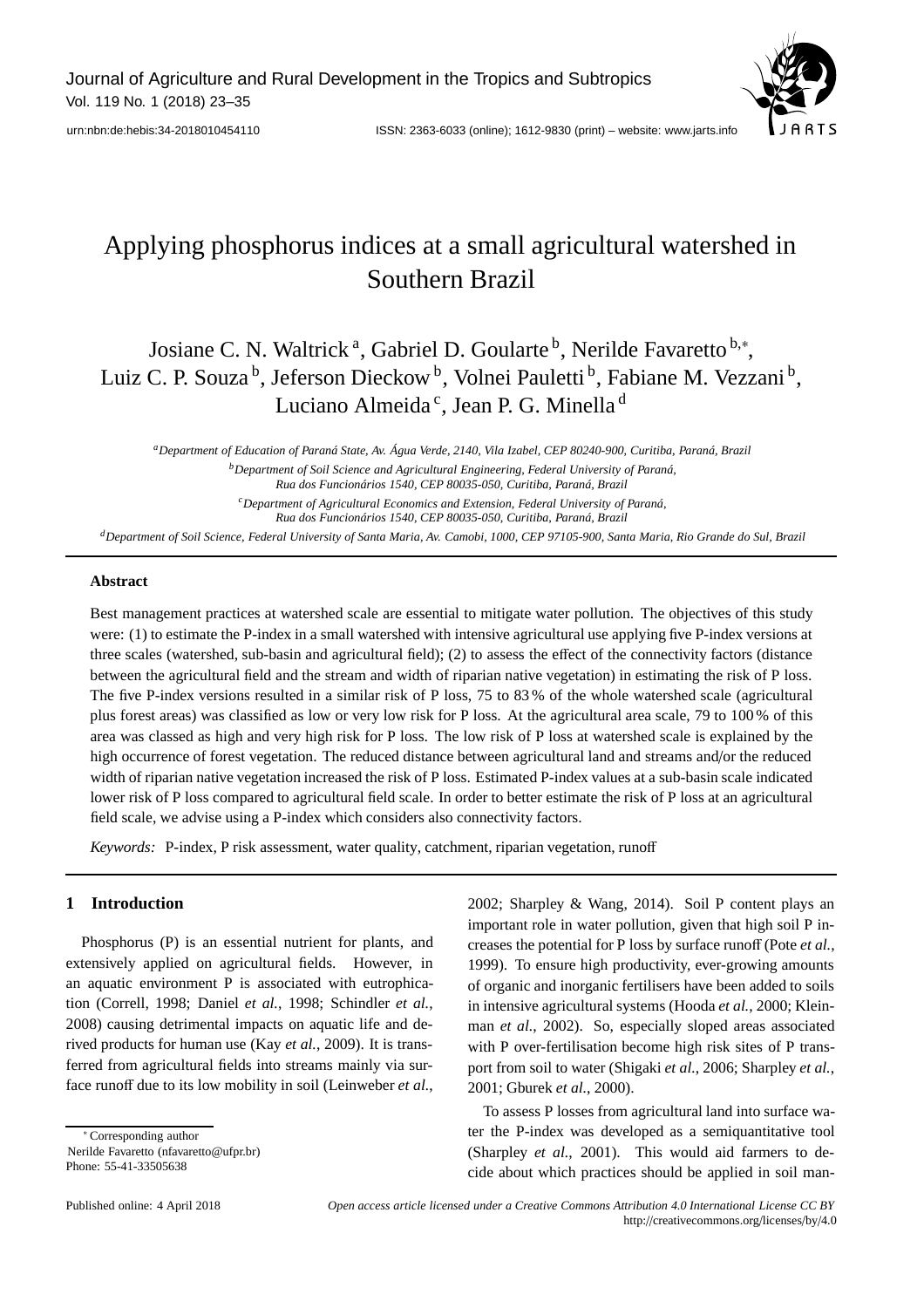agement and P fertilisation, considering both agronomic (plant production) and environmental (water quality) aspects (Sharpley *et al.*, 2003; Buczko & Kuchenbuch, 2007).

The P-index is a simple combination of several factors related to P transport and P source. Most versions of Pindex consider soil erosion and surface runoff as transport factors, and soil content, amount and method of P application as source factors. Differences among versions are related to factor weight, and variables such as connectivity, presence of animals, and critical areas (Buczko & Kuchenbuch, 2007). Connectivity between fields and receiving water i.e. distance from field to the stream and width of riparian buffer zone, have been included in several P-index versions (Sharpley *et al.*, 2003). Another difference among P indices is the way to calculate the P-index score. Originally published by Lemunyon & Gilbert (1993), the Pindex was additive (P-index scores the sum of factors). Later versions were modified utilising a multiplicative approach, where P-index score is calculated by multiplying the transport factor by the source factor. In all versions, the final Pindex score is ranked on a scale from very low to excessive, indicating the risk of water contamination by P (Sharpley *et al.*, 2003; Buczko & Kuchenbuch, 2007). In the U.S.A. for example, there are 47 different versions to estimate the P-index (Sharpley *et al.*, 2003). Canada (Reid, 2011) and several European countries (Heathwaite *et al.*, 2003; Bechmann *et al.*, 2005) also developed variations of the P-index. In Brazil, some studies have been done with P indices from other countries (Lopes *et al.*, 2007; Oliveira *et al.*, 2010). Recently, Couto *et al.* (2015) applied two versions of the Pindex (modified from Lemunyon & Gilbert, 1993 and Flynn *et al.*, 2000), to evaluate P loss from agricultural land after long-term application of pig slurry in Southern Brazil. However, so far, there is no Brazilian P-index.

P indices are empirical and developed using the best available professional knowledge from a wide range of scientific literature (Sharpley *et al.*, 2003). Therefore, it is not possible to calibrate the P-index as a mathematical model; however, it is possible and very important to evaluate the sensitivity of this framework using measured data (Buczko & Kuchenbuch, 2007). This sensitive evaluation allows to asses if the framework is correlated with P losses and also to identify which component has the greatest influence on the P-index scores. Several studies comparing estimated and measured values have been conducted at small and large field plots as well as at watershed (Sharpley, 1995; Gburek *et al.*, 2000; Eghball & Gilley, 2001; Veith *et al.*, 2005; Bechmann *et al.*, 2007).

The objectives of this study were: (1) to estimate the Pindex in a small watershed with intensive agricultural use

(Colombo, Paraná, Brazil) applying five P-index versions obtained by an additive approach at three scales (watershed, sub-basin and agricultural field); (2) to assess the effect of the connectivity factors (distance between the agriculture field and the stream and width of riparian native vegetation) in estimating the risk of P loss.

The Campestre watershed was chosen for this study because it is characterised by intensive vegetable farming using high rates of mineral and organic fertilisers, as well as the presence of shallow soils and sharp slopes. Moreover, almost 50 % of the riparian zone (30 m at each side of the river) is not covered by native vegetation (Ribeiro *et al.*, 2014). In this scenario, a high risk of phosphorus loss from agricultural areas was expected.

## **2 Materials and methods**

#### *2.1 Site description*

The study area (1010 ha) was the Campestre watershed, Colombo, northern metropolitan region of Curitiba, Paraná, Brazil (Fig. 1). The climate is classified as Cfb (mesothermal humid subtropical) by Koeppen with cool summers and no dry season. The average of minimum and maximum temperature is 12 and 22 ºC, respectively. The average annual rainfall over of the last 22 years amounted 1479 mm (Caviglione *et al.*, 2000).

The slope was determined using topographic data  $(1:10000 \text{ scale}, \text{ with contour lines every } 5 \text{ m in digital})$ media). Agriculture occurred predominantly in areas with steep slopes (70 % of agriculture occurred with slope  $> 13\%$ ) (Table 1). The predominant slope was  $20-45\%$ followed by 13–20% (representing 45 % and 24 % of the watershed, respectively).

Land cover and soil use was obtained from an aerial photography at a scale of  $1:30000$  (Suderhsa, 2000) and revised by field survey (Ribeiro *et al.*, 2014), describe as follow: (a) 44 % was covered by native vegetation, predominantly characterised by secondary forest at different stages of regeneration; (b) 23 % was covered with reforested wood species such as *Mimosa scabrella* Benth. and *Eucalyptus* spec.; (c) 19 % was used for agriculture predominantly for vegetable production including lettuce (*Lactuca sativa* L.), broccoli (*Brassica oleracea* var. *italica* L.), cauliflower (*Brassica oleracea* var. *botrytis* L.), squash (*Cucurbita pepo* L.), beetroot (*Beta vulgaris* L.), swiss chard (*Beta vulgaris* L.), cucumber (*Cucumis sativus* L.), tomato (*Lycopersicon esculentum* Mill.), pepper (*Capsicum annuum* L.), green beans (*Phaseolus vulgaris* L.); and (d) 14 % was used as animal pasture or unused.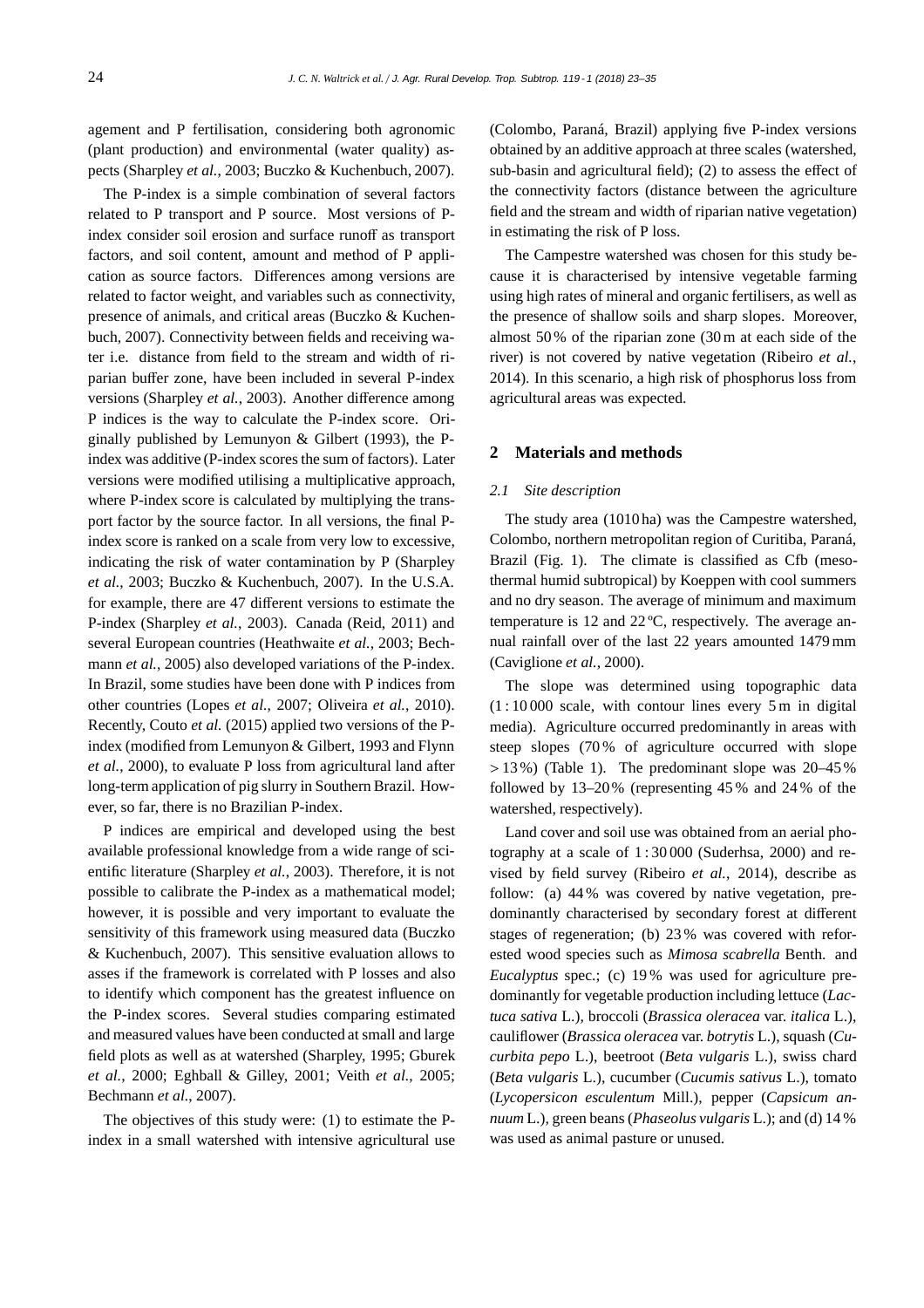

**Fig. 1:** *Localisation of the Campestre watershed, the sub-basins and the agricultural fields, Colombo, Paraná, Brazil.*

The soil management was based on conventional tillage (ploughing and harrowing predominantly with animal traction) with heavy use of mineral and organic fertilisers (poultry litter). However, some farmers practiced a conservation tillage based on the organic production.

Further information on Campestre watershed characterisation can be found in Ribeiro *et al.* (2014) and Ramos *et al.* (2014).

The soil survey was performed on 14 soil profiles coming from different landscape positions (summit, shoulder, backslope and footslope) based on Embrapa (2006). There were 11 soil units (loam and clay loam texture) distributed among Cambisol (50 %), Association of Cambisol and Leptosol (42 %), Leptosol (4 %), Ferralsol (3 %) and Gleysol (1 %) (FAO-World Reference Base for Soil Resources). Further information on soil classification of the watershed can be found in Ribeiro *et al.* (2014).

#### *2.2 Versions of P-index*

As no Brazilian P-index exists, five different versions from the U.S.A. were applied (Original – Lemunyon & Gilbert, 1993; New Mexico – Flynn *et al.*, 2000; Alabama – NRCS, 2001; Nebraska – Eghball & Gilley, 2001; Montana – Fasching, 2006). These five versions were chosen because they all used an additive framework, which means the final P-index is calculated from the sum of the site characteristics (factors). P-index with multiplicative frameworks were not chosen to facilitate the comparison using only additive framework. Table 2 describes the framework of the original version (Lemunyon & Gilbert, 1993) and Table 3 describes the contribution of each factor in the five different versions of P-index used in our study. The original and Nebraska versions consider the same factors (erosion and surface runoff as transport factors; soil P, rate and application method of mineral and organic fertilisers as source factors) but with different weights. The Alabama, Montana and New Mexico versions have all these factors plus the connectivity factors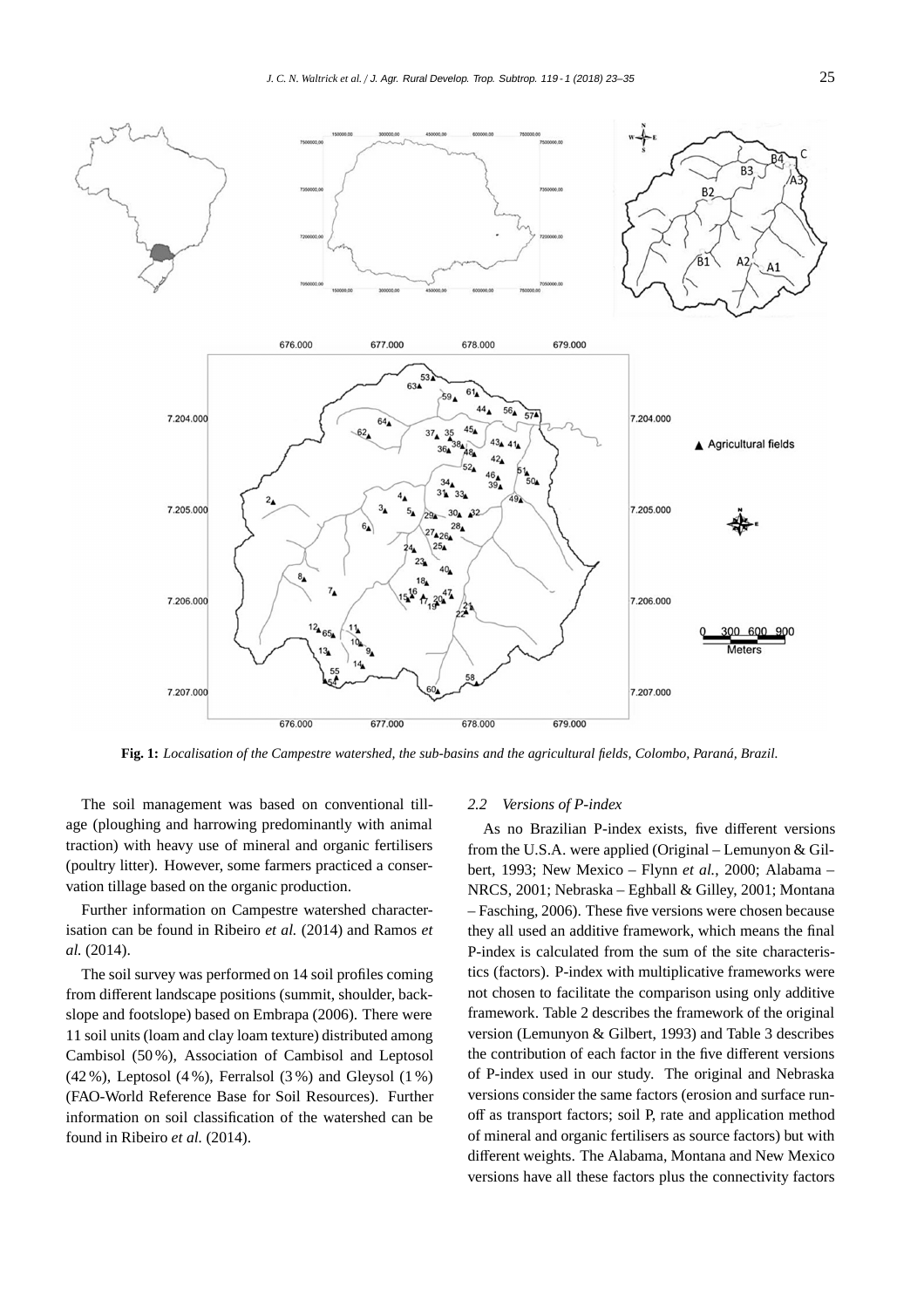| Sub-basin       | Land use     |              |          |            | Slope $(\%)$   |              |          |                                                                                                                                | Σ              |
|-----------------|--------------|--------------|----------|------------|----------------|--------------|----------|--------------------------------------------------------------------------------------------------------------------------------|----------------|
|                 |              | $0 - 3$      | $> 3-8$  | $> 8 - 13$ | $> 13 - 20$    | $> 20 - 45$  | $>45-75$ | > 75<br>$\mathbf{0}$<br>2.7<br>0.0<br>5.8<br>0.2<br>12.1<br>0.1<br>0.9<br>0.0<br>6.8<br>0.5<br>9.8<br>1.3<br>14.1<br>1.6<br>26 |                |
| A1              | Agriculture  | $\mathbf{0}$ | $\theta$ | $\Omega$   | $\overline{0}$ | $\mathbf{0}$ | $\Omega$ |                                                                                                                                | $\overline{0}$ |
|                 | Whole        | $\mathbf{0}$ | 0.2      | 0.8        | 4.3            | 20.2         | 7.3      |                                                                                                                                | 35             |
| A2              | Agriculture  | 0.1          | 0.6      | 2.9        | 2.0            | 2.9          | 0.2      |                                                                                                                                | 8              |
|                 | Whole        | 0.2          | 2.4      | 12.3       | 25.1           | 69.2         | 19.7     |                                                                                                                                | 134            |
|                 | Agriculture  | 0.1          | 1.1      | 7.7        | 7.6            | 10.6         | 1.3      |                                                                                                                                | 28             |
| $A3 (A1+A2)$    | 0.5<br>Whole | 6.6          | 36.3     | 68.2       | 164.3          | 43.1         |          | 331                                                                                                                            |                |
| B1              | Agriculture  | 0.1          | 4.2      | 7.4        | 10.5           | 8.8          | 0.9      |                                                                                                                                | 32             |
|                 | Whole        | 0.7          | 17.0     | 20.4       | 27.8           | 28.8         | 4.2      |                                                                                                                                | 99             |
| B <sub>2</sub>  | Agriculture  | 0.1          | 1.3      | 3.4        | 4.2            | 3.5          | 0.3      |                                                                                                                                | 13             |
|                 | Whole        | 0.8          | 10.0     | 36.3       | 59.9           | 123.0        | 30.2     |                                                                                                                                | 267            |
|                 | Agriculture  | 0.5          | 9.9      | 25.2       | 39.6           | 39.7         | 3.1      |                                                                                                                                | 118            |
| B <sub>3</sub>  | Whole        | 2.2          | 35       | 81.5       | 133.0          | 211.6        | 41.9     |                                                                                                                                | 515            |
|                 | Agriculture  | 0.5          | 14.0     | 32.2       | 51.0           | 58.0         | 5.8      |                                                                                                                                | 163            |
| $B4 (B1+B2+B3)$ | Whole        | 2.5          | 44.0     | 104        | 170            | 284.4        | 56.6     |                                                                                                                                | 675            |
|                 | Agriculture  | 0.6          | 15.0     | 40.4       | 58.9           | 68.8         | 7.2      |                                                                                                                                | 192            |
| $C (A3 + B4)$   | Whole        | 3            | 50       | 141        | 240            | 450          | 100      |                                                                                                                                | 1010           |

**Table 1:** *Land use (ha) in each slope class in the Campestre watershed, Colombo, Paraná, Brazil.*

**Table 2:** *Framework of the original P-index (after Lemunyon* & *Gilbert, 1993).*

| Site characteristics                                                                                                       | Weight |                |                                                        |                                            | Phosphorus loss rating (value)                                                           |                                                              |  |  |  |  |
|----------------------------------------------------------------------------------------------------------------------------|--------|----------------|--------------------------------------------------------|--------------------------------------------|------------------------------------------------------------------------------------------|--------------------------------------------------------------|--|--|--|--|
| <i>(factors)</i>                                                                                                           |        | None $(0)$     | Low $(1)$                                              | Medium $(2)$                               | High $(4)$                                                                               | Very High (8)                                                |  |  |  |  |
| Transport factors:<br>1. Soil erosion<br>$(\text{t} \text{ ha}^{-1} \text{ year}^{-1})^{\dagger}$                          | 1.5    | Not applicable | < 12                                                   | $12 - 25$                                  | $25 - 37$                                                                                | > 37                                                         |  |  |  |  |
| 2. Runoff class                                                                                                            | 0.5    | Negligible     | Very Low or Low                                        | Medium                                     | High                                                                                     | Very High                                                    |  |  |  |  |
| Source factors:<br>1. Soil P test                                                                                          | 1.0    | Not applicable | Low                                                    | Medium                                     | High                                                                                     | Very High                                                    |  |  |  |  |
| 2. P fertiliser (mineral)<br>application rate<br>$(\text{kg ha}^{-1} \text{ year}^{-1} \text{ P}_2 \text{O}_5)^{\ddagger}$ | 0.75   | None applied   | $1 - 34$                                               | $35 - 100$                                 | $101 - 168$                                                                              | >168                                                         |  |  |  |  |
| 3. P fertiliser (mineral)<br>application method                                                                            | 0.5    | None applied   | Placed with<br>planter deeper<br>than $5 \text{ cm}^8$ | Incorporated<br>immediately<br>before crop | Incorporated > 3 months<br>before crop or surface<br>applied $<$ 3 months<br>before crop | Surface applied ><br>3 months before crop                    |  |  |  |  |
| 4. P fertiliser (organic)<br>application rate<br>$(\text{kg ha}^{-1} \text{ year}^{-1} \text{ P}_2 \text{O}_5)^{\ddagger}$ | 1.0    | None applied   | $1 - 34$                                               | $35 - 67$                                  | 68-100                                                                                   | >100                                                         |  |  |  |  |
| 5. P fertiliser (organic)<br>application method                                                                            | 1.0    | None applied   | Injected deeper<br>than $5 \text{ cm}^8$               | Incorporated<br>imediatley<br>before crop  | Incorporated > 3 months<br>before crop or surface<br>applied $<$ 3 months<br>before crop | Surface applied to<br>pasture or $>$ 3 months<br>before crop |  |  |  |  |

Final P-index =  $\sum$  (factor \* weight).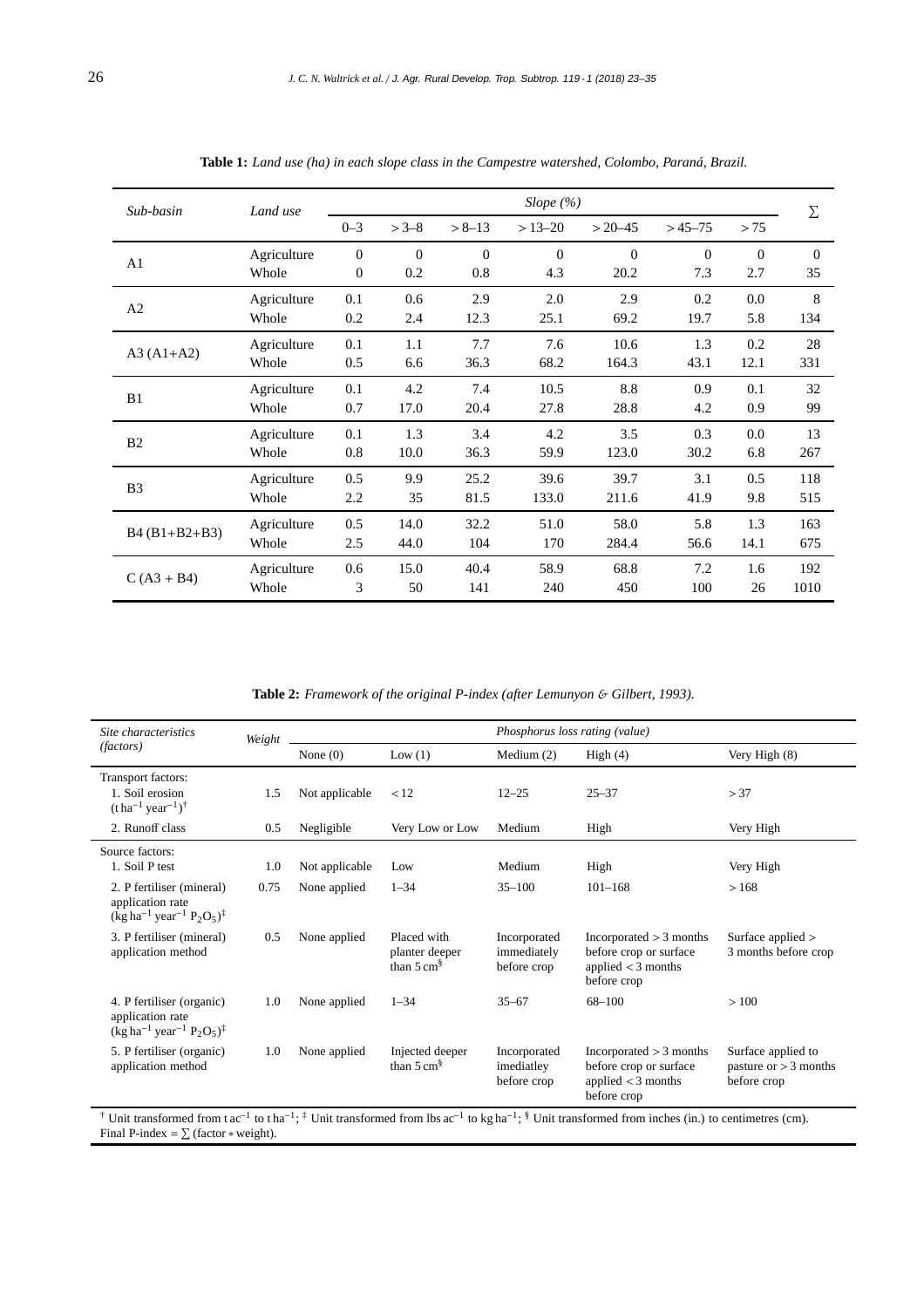| Site characteristics                                                              | Original      |    | Nebraska |      | Alabama |      |               |    | Montana |      |        |            | New Mexico |      |        |          |
|-----------------------------------------------------------------------------------|---------------|----|----------|------|---------|------|---------------|----|---------|------|--------|------------|------------|------|--------|----------|
| (factors)                                                                         |               |    |          |      | in      |      | out           |    | in      |      | out    |            | in         |      | out    |          |
|                                                                                   | Weight $(\%)$ |    | Weight   | (% ) | Weight  | (% ) | Weight $(\%)$ |    | Weight  | (% ) | Weight | (% )       | Weight     | (% ) | Weight | (% )     |
| Transport factors:                                                                |               |    |          |      |         |      |               |    |         |      |        |            |            |      |        |          |
| 1. Soil erosion                                                                   | 1.5           | 24 | 4.0      | 50   | 3.0     | 16   | 3.0           | 21 | 1.5     | 19   | 1.5    | 21.4       | 1.5        | 15   | 1.5    | 21.4     |
| 2. Runoff class                                                                   | 0.5           | 8  | 0.5      | 6    | 4.0     | 21   | 4.0           | 30 | 0.5     | 6    | 0.5    | 7.1        | 1.5        | 15   | 1.5    | 21.4     |
| Source factors:                                                                   |               |    |          |      |         |      |               |    |         |      |        |            |            |      |        |          |
| 1. Soil P test                                                                    | 1.0           | 16 | 0.5      | 6    | 1.0     | 5    | 1.0           | 7  | 1.0     | 12.5 | 1.0    | 14.3       | 1.0        | 10   | 1.0    | 14.3     |
| 2. P fertiliser (mineral or<br>$mineral + organic)$<br>application rate           | 0.75          | 12 | 0.5      | 6    | 3.0     | 16   | 3.0           | 21 | 1.0     | 12.5 |        | $1.0$ 14.3 | 1.0        | 10   |        | 1.0 14.3 |
| 3. P fertiliser (mineral or<br>$mineral + organic)$<br>application method         | 0.5           | 8  | 1.0      | 13   | 3.0     | 16   | 3.0           | 21 | 1.0     | 12.5 | 1.0    | 14.3       | 1.0        | 10   |        | 1.0 14.3 |
| 4. P fertiliser (organic)<br>application rate                                     | 1.0           | 16 | 0.5      | 6    |         |      |               |    | 1.0     | 12.5 |        | 1.0 14.3   |            |      |        |          |
| 5. P fertiliser (organic)<br>application method                                   | 1.0           | 16 | 1.0      | 13   |         |      |               |    | 1.0     | 12.5 | 1.0    | 14.3       | 1.0        | 10   | 1.0    | 14.3     |
| Connectivity factors:<br>1. Distance between<br>agricultural field and<br>streams |               |    |          |      | 3.0     | 16   |               |    | 1.0     | 12.5 |        |            | 1.5        | 15   |        |          |
| 2. Riparian filter<br>strip width                                                 |               |    |          |      | 2.0     | 10   |               |    |         |      |        |            | 1.5        | 15   |        |          |

**Table 3:** *Contribution of each factor in the five versions of P-index used in our study*†*.*

**Table 4:** *Interpretation of risk of P loss for the di*ff*erent P-index versions.*

| Risk of P loss | Original<br>(Lemunyon & Gilbert, 1993) | Nebraska<br>(Eghball & Gilley, 2001) | Alabama<br>(NRCS, 2001) | <i>Montana</i><br>(Fasching, 2006) | New Mexico<br>(Flynn <i>et al.</i> , 2000) |
|----------------|----------------------------------------|--------------------------------------|-------------------------|------------------------------------|--------------------------------------------|
| Very low       |                                        |                                      |                         |                                    | $0 - 10$                                   |
| Low            | < 8                                    | $\lt$ 3                              | <65                     | < 11                               | $11 - 17$                                  |
| Medium         | $8 - 14$                               | $3 - 6.5$                            | 66–75                   | $11 - 21$                          | $18 - 27$                                  |
| High           | $15 - 32$                              | $6.6 - 10$                           | $76 - 85$               | $22 - 43$                          | $28 - 37$                                  |
| Very high      | > 32                                   | >10                                  | $86 - 95$               | > 43                               | $38 - 47$                                  |
| Extremely high |                                        |                                      | > 95                    |                                    | >47                                        |

(distance between agricultural field and the stream and/or width of the filter strip) in its framework. The final P-index score indicates the relative vulnerability to P loss from a field following each version (Table 4).

The P-index was applied at three scales: watershed (C); sub-basin (seven sub-basins: A1, A2, A3, B1, B2, B3 and B4) (Fig. 1 and Table 1) and field (65 agricultural fields) (Fig. 1). The agricultural fields represented all hillslopes with vegetables production existent in the watershed.

The similarity of P-index at sub-basin and agricultural fields was analysed by the Euclidian distance and the cluster analysis was applied using the MATLAB software (Math-Works, 2017).

#### *2.3 Estimation of P-index*

The P-index was estimated using IDRISI 15.0 software (Eastman, 1999). In the following, the estimation of the source, transport and connectivity factors used for the calculation of the P-index is briefly described. More detailed information on these factors can be found in Waltrick (2011).

#### *2.3.1 Estimation of source factors*

*(a) Soil P content:* Soil samples (73 samples composed of 20 sub-samples) were taken at a depth of 0–20 cm on 65 agricultural fields, three representative grassland fields and five representative forest fields. The samples were air dried,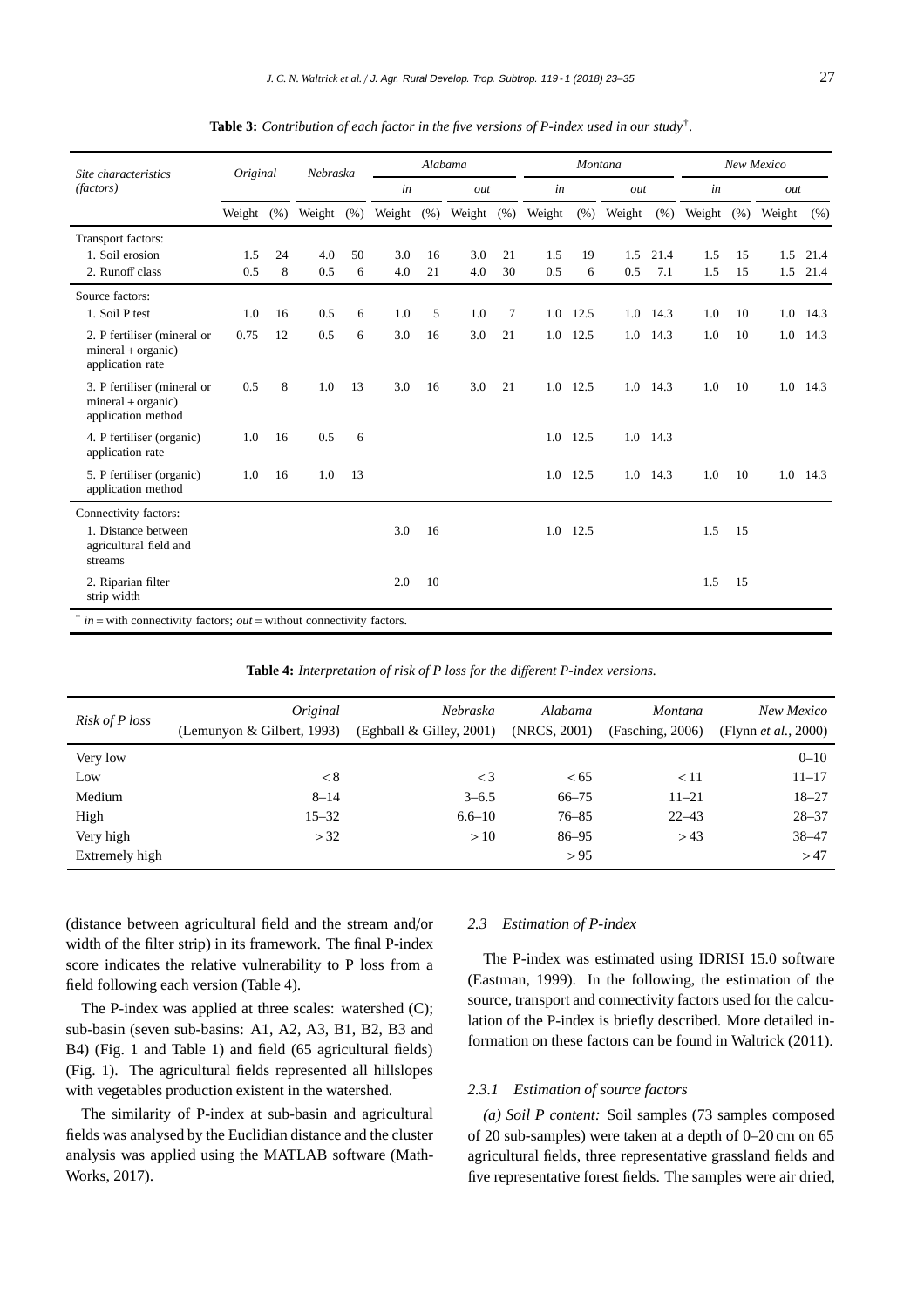homogenized and passed through a 2 mm mesh. The P Mehlich I (the standard soil test for farmers in Paraná State) was determined according to Sparks (1996) and Pavan *et al.* (1992). The soil P status (low, medium, high, very high) was classified following the recommendation for Paraná state (SBCS, 2004).

*(b) Amount and method of organic and mineral P application:* Information was obtained through interviews with the farmers of all agricultural fields. Cauliflower and Swiss chard were regarded as the main crops as these were most prevalent and received the larger quantity of mineral and organic fertilisers.

#### *2.3.2 Estimation of transport factors*

*(a) Erosion:* The risk of soil loss was not available from any national source. Therefore, soil loss was estimated using the Revised Universal Soil Loss Equation  $(A = R K L S C P)$  (Renard *et al.*, 1997) with IDRISI 15.0 software (Eastman, 1999). Rainfall erosivity (*R*) was calculated according to Rufino *et al.* (1993), using a historic series from 1988 to 2009. Soil erodibility (*K*) was calculated according to Roloff & Denardin (1994). Slope (*LS* ) was calculated according to Moore & Burch (1986) and Engel & Mohtar (2006). Input data on cover management (*C*) and conservation practices (*P*) was obtained from Bertoni & Lombardi Neto (1999).

*(b) Surface runo*ff*:* Surface runoff (water loss) was estimated according to soil permeability and slope based on Fasching (2006). Permeability was determined in the field for each soil class as reported by Santos *et al.* (2005) while slope was defined using the SPRING 15.0 software with topographic data in digital media (1 : 10 000 scale, with contour lines every 5 m).

#### *2.3.3 Estimation of connectivity factors*

Riparian filter strip width and distance between agricultural land and the watercourse (in meters) was determined using the IDRISI 15.0 software (Eastman, 1999).

### **3 Results**

## *3.1 Evaluation of source, transport and connectivity factors*

The average soil P Mehlich I in 0-20 cm was  $2.5$  mg dm<sup>-3</sup> in the forest vegetation areas ( $n = 3$ ), 2.7 mg dm<sup>-3</sup> in the grassland ( $n = 5$ ) and 120.7 mg dm<sup>-3</sup> in the agriculture fields ( $n = 65$ ; varying from 9.1 to 325.2 mg dm<sup>-3</sup> P). In loam and clay loam texture, soil P Mehlich I above  $24.0$  mg dm<sup>-3</sup> is classified as very high in Paraná state (SBCS, 2004). According to all five P-index estimation

versions most results of the soil P analyses for agricultural land in the Campestre watershed were classified as very high risk of P loss (data not shown). The high soil P content is due to the large quantities of P being applied as fertilisers to crops in the summer and winter seasons. An estimated  $48$  Mg ha<sup>-1</sup> year<sup>-1</sup> of poultry litter was applied, a total of  $1.152$  kg P<sub>2</sub>O<sub>5</sub> ha<sup>-1</sup> year<sup>-1</sup> (503 kg P ha<sup>-1</sup> year<sup>-1</sup>) of organic fertilization. In the conventional system, farmers applied organic fertiliser (48Mg ha−<sup>1</sup> year−1) plus 4 Mg ha−<sup>1</sup> year−<sup>1</sup> of mineral fertiliser (10-10-10), 400 kg P<sub>2</sub>O<sub>5</sub> ha<sup>-1</sup> year<sup>-1</sup> (175 kg P ha−<sup>1</sup> year−1) of mineral fertilization (Ribeiro *et al.*, 2014). 120 to 450 kg of  $P_2O_5$  ha<sup>-1</sup> depending on soil P content are the amounts recommended for most vegetable crops in Paraná State (SBCS, 2004). The application of organic and mineral fertilisers occurs immediately before manual planting, which gives a medium risk of P loss in all P-index versions.

The highest estimated soil loss occurred on cultivated land. Out of the 192 ha used for agriculture (Table 1), 175 ha showed soil losses of above  $37$  tha<sup>-1</sup> year<sup>-1</sup>. This rate is classified as very high risk of P loss in all five P-index versions. Surface runoff was classified as high on more than 52 % of the total watershed. High runoff associated with high soil loss indicates an increased risk of P loss, especially on the cultivated fields.

According to Brazilian law (Brasil, 2012), 30 m on each side of a stream should be preserved with native vegetation as riparian buffer. For the Campestre watershed, using the buffer routine from IDRISI 15.0, this would mean 135 ha of riparian zone, however, only 57 % of this riparian zone was covered with native forest (Fig. 2). Sub-basin A was the most protected by riparian vegetation: 60.1 % was covered by native forest, 22.3 % was covered with reforested wood species, 11.2 % was used as animal pasture or fallow land and only 6.4 % was agricultural area. On the other hand 19 % of the riparian zone in sub-basin B was agricultural area. Also, most agricultural production occurred very near or inside the riparian zone (Fig. 2). Of the 192 ha under cultivation, 20 ha were located inside the riparian zone and only 50 ha were more than 300 m away from a watercourse.

## *3.2 P-index at watershed, sub-basin and agricultural field scale*

The five P-index versions resulted in a similar risk of P loss, 75 % to 83 % of the whole watershed was classified as low or very low risk of P loss. Additionally, while analysing the P-index for the agricultural area, it was noted that 79 to 100 % of this area was classed as high and very high risk of P loss (Table 5). Exemplarily, Fig. 3 illustrates the results of the original P-index (Lemunyon & Gilbert, 1993).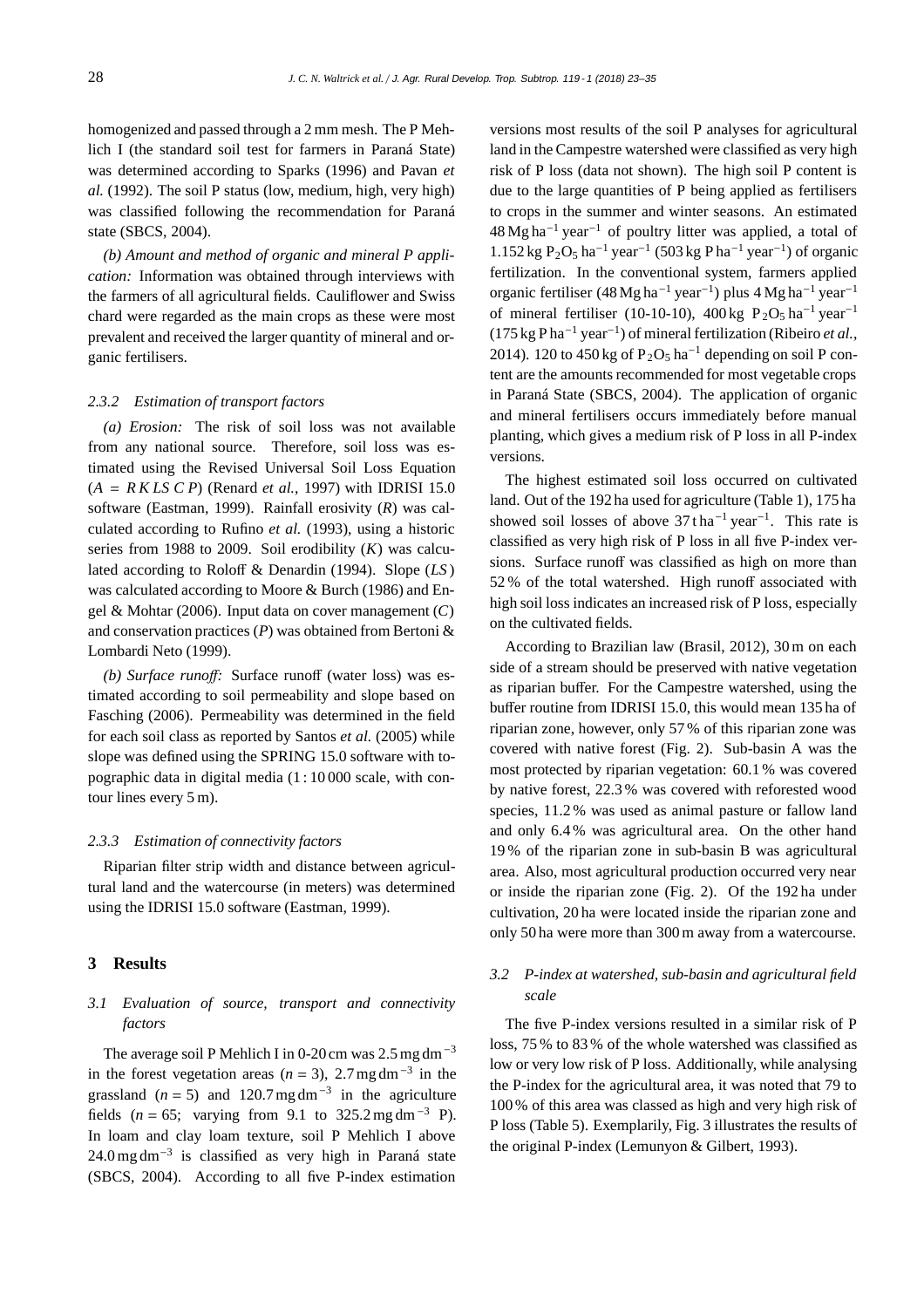

**Fig. 2:** *Agricultural area and riparian zone in the Campestre watershed, Colombo, Paraná, Brazil.*



**Fig. 3:** *P-index estimation based on Lemunyon* & *Gilbert (1993) for the di*ff*erent sub-basins of the Campestre watershed, Colombo, Paraná, Brazil.*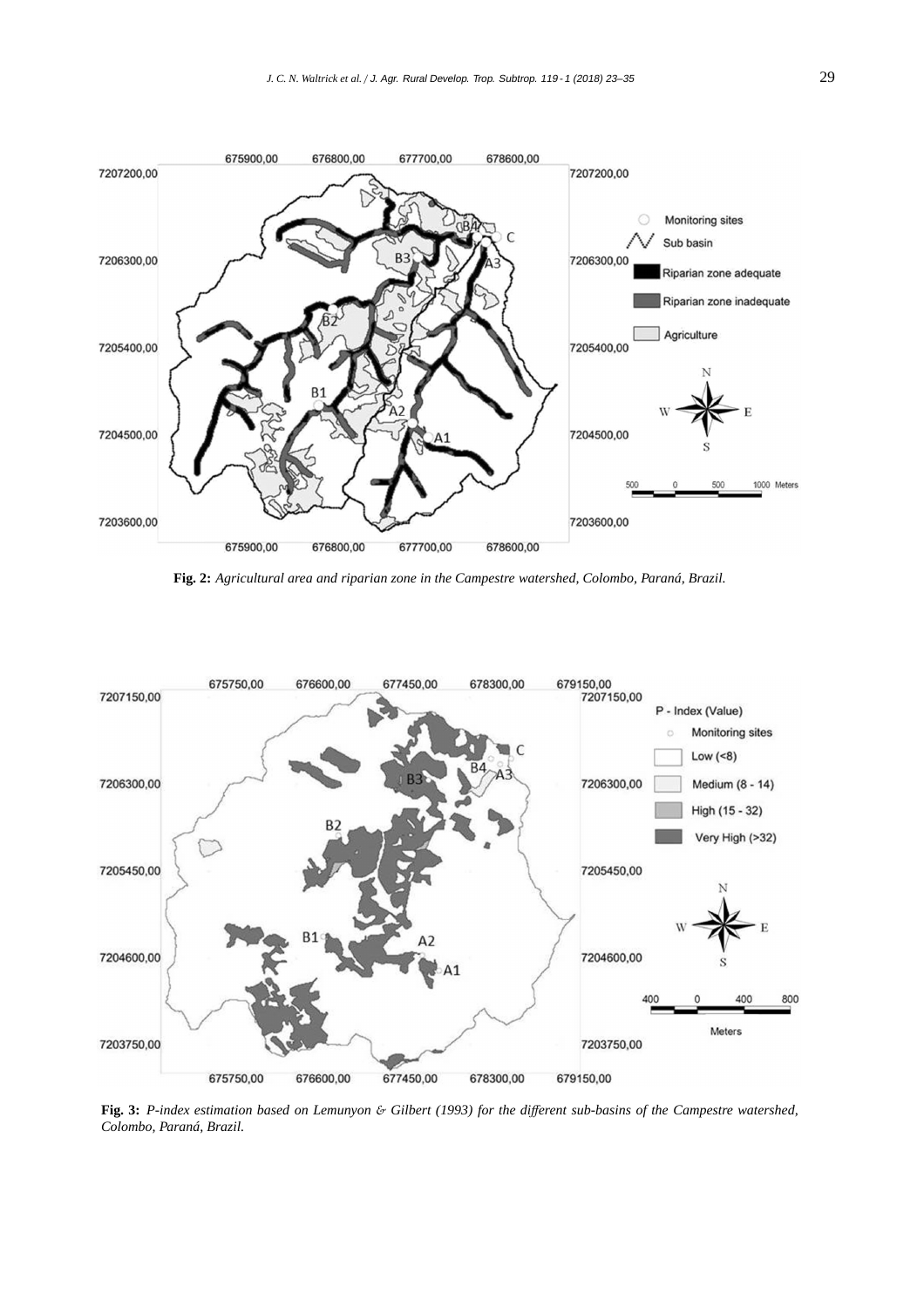| Risk of P loss     |                                             |        |                                           |        |                         | % of the P-index class |                                    |        |                                            |        |
|--------------------|---------------------------------------------|--------|-------------------------------------------|--------|-------------------------|------------------------|------------------------------------|--------|--------------------------------------------|--------|
| $(P$ -index class) | Original<br>(Lemunyon $&$<br>Gilbert, 1993) |        | Nebraska<br>(Eghball $&$<br>Gilley, 2001) |        | Alabama<br>(NRCS, 2001) |                        | <i>Montana</i><br>(Fasching, 2006) |        | New Mexico<br>(Flynn <i>et al.</i> , 2000) |        |
|                    | Whole                                       | Agric. | Whole                                     | Agric. | Whole                   | Agric.                 | Whole                              | Agric. | Whole                                      | Agric. |
| Very Low           |                                             |        |                                           |        |                         |                        |                                    |        | 80.9                                       |        |
| Low                | 80.9                                        |        | 74.5                                      | 0.3    | 82.5                    | 5.5                    |                                    |        | 0.1                                        |        |
| Medium             | 0.1                                         | 0.1    | 7.0                                       | 3.1    | 2.9                     | 15.6                   | 80.9                               |        | 0.5                                        | 1.6    |
| High               | 2.6                                         | 11.7   | 0.6                                       | 0.3    | 3.1                     | 16.8                   | 0.5                                |        | 2.4                                        | 13.1   |
| Very High          | 16.4                                        | 88.2   | 17.9                                      | 96.3   | 1.0                     | 5.5                    | 0.2                                | 1.2    | 4.8                                        | 24.7   |
| Extremely High     |                                             |        |                                           |        | 10.5                    | 56.5                   | 18.4                               | 98.8   | 11.3                                       | 60.6   |

**Table 5:** *Estimation of the risk of P loss using di*ff*erent P-index versions for the whole watershed (Whole) and for the agricultural area (Agric.) in the Campestre watershed, Colombo, Paraná, Brazil* †*.*

**Table 6:** *Estimated P-index (mean value) at sub-basin scale (whole sub-basin (Whole) and for the agricultural area (Agric.) in the Campestre watershed, Colombo, Paraná, Brazil* †*.*

| Sub-basin      | Original<br>(Lemunyon $&$<br>Gilbert, 1993) |        | Nebraska<br>(Eghball $&$<br>Gilley, 2001) |        | (NRCS, 2001) | Alabama | Montana | (Fasching, 2006) | New Mexico<br>(Flynn <i>et al.</i> , 2000) |        |
|----------------|---------------------------------------------|--------|-------------------------------------------|--------|--------------|---------|---------|------------------|--------------------------------------------|--------|
|                | Whole                                       | Agric. | Whole                                     | Agric. | Whole        | Agric.  | Whole   | Agric.           | Whole                                      | Agric. |
| A <sub>1</sub> | 4                                           |        | $\overline{c}$                            |        | 11           |         | 5       |                  | 5                                          |        |
| A2             | 6                                           | 29     | $\overline{c}$                            | 13     | 16           | 85      | 9       | 56               | 8                                          | 46     |
| A <sub>3</sub> | 6                                           | 39     | $\overline{c}$                            | 13     | 16           | 86      | 8       | 57               | 8                                          | 46     |
| B <sub>1</sub> | 15                                          | 29     | 5                                         | 13     | 38           | 99      | 21      | 58               | 20                                         | 53     |
| <b>B2</b>      | 5                                           | 39     | 2                                         | 13     | 15           | 96      | 7       | 56               | 8                                          | 52     |
| B <sub>3</sub> | 12                                          | 30     | 4                                         | 13     | 30           | 95      | 16      | 57               | 16                                         | 52     |
| <b>B</b> 4     | 12                                          | 31     | 4                                         | 13     | 30           | 94      | 17      | 57               | 16                                         | 51     |
| $C(A+B)$       | 11                                          | 39     | 3                                         | 13     | 25           | 93      | 14      | 57               | 14                                         | 50     |
| $-1 - 1 - 1$   | $\sim$ $\sim$ $\sim$                        | $ -$   |                                           |        |              |         |         |                  |                                            |        |

† Alabama, Montana and New Mexico P-index with connectivity factors.

At a sub-basin scale, there was a greater risk of P loss in sub-basin B than in sub-basin A (Table 6).

We compared the mean P-index across seven sub-basins and between 65 agricultural plots. We observed a greater value as well as a greater variation in P loss risk across fields than at the sub-basin scale. For example, the result (mean value) of the original P-index at sub-basin scale (whole area of the sub-basin) varied from 4 to 15 and at agricultural fields varied from 29 to 39 (Table 6). For the 65 agricultural fields, the minimum P-index was 14 and the maximum was 40 (data not shown). Bechmann *et al.* (2007), testing the Norwegian P-index across 50 fields and 9 sub-basins also observed a greater difference in risk of P loss at the field scale.

The Euclidian distance and cluster analysis showed the difference of scales between the cluster "agricultural fields" and the cluster "sub-basins" (Fig. 4a).

#### *3.3 E*ff*ect of the connectivity factors*

Connectivity factors such as distance between cropped fields and water streams, which effectively means the distance between P application and water course and/or riparian filter strip width are included in most P-index versions (Sharpley *et al.*, 2003; Buczko and Kuchenbuch, 2007). From the five versions applied in this study, three of these included the connectivity factor in their frameworks (Table 3). According to the New Mexico P-index version (Flynn *et al.*, 2000), the risk of P loss is very low with riparian buffer > 30 m. The Alabama P-index (NRCS, 2001) is less restrictive; the risk of P loss is classified as very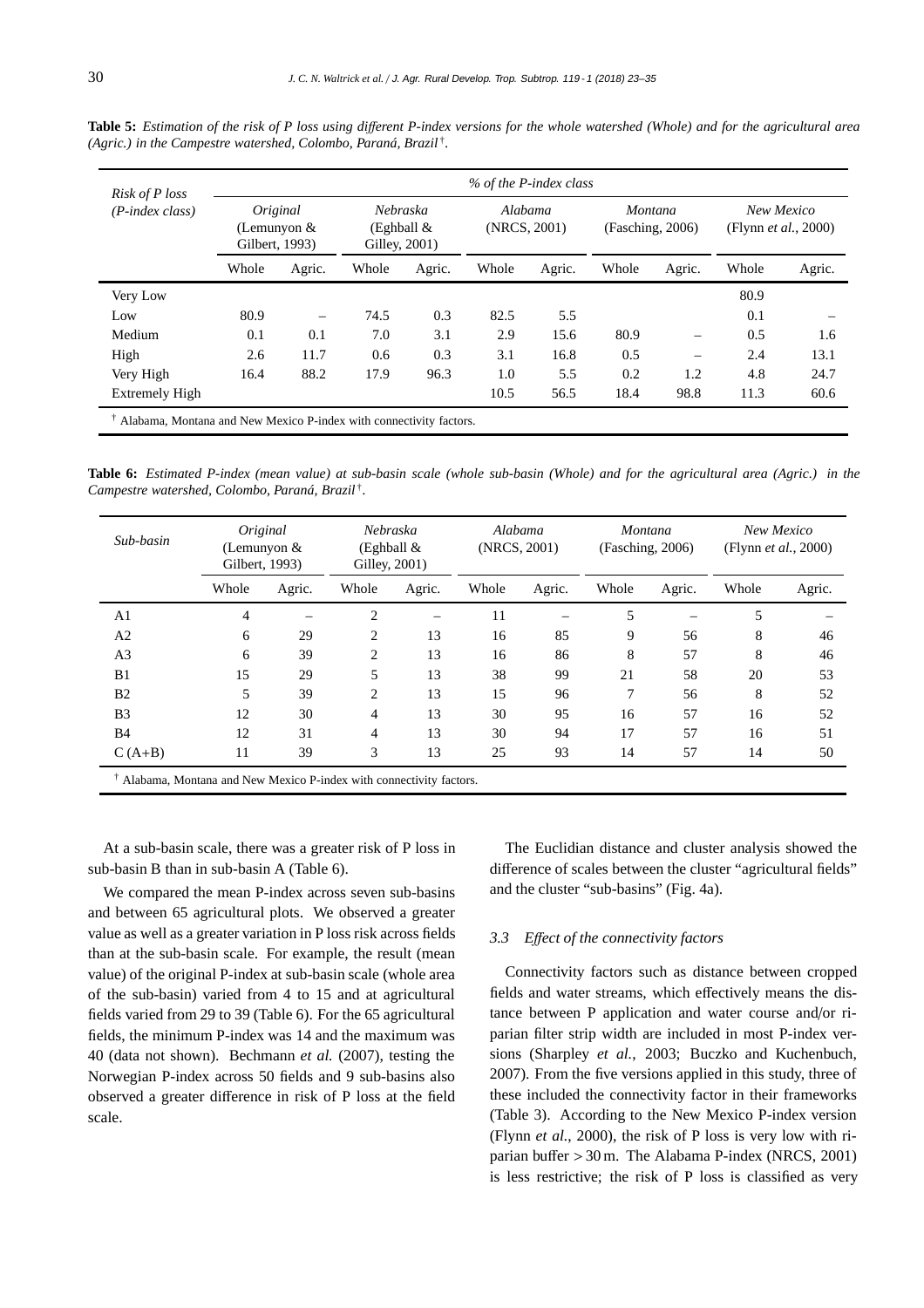

**Fig. 4:** *Dendrogram of the P-index versions in the Campestre watershed, Colombo, Paraná, Brazil: (a) agricultural fields (A) and subbasins (SB); (b) agricultural fields with (*in*) and without (*out*) the connectivity factors.*

low with riparian buffer >15 m. According to the Montana P-index (Fasching, 2006), the risk of P loss and distance between watercourse and agriculture was: < 30 m, very high and > 600 m, very low. The New Mexico (Flynn *et al.*, 2000) is less restrictive (very low risk of P loss with distance from the agriculture field to the stream > 300 m and very high risk with distance < 9 m). The Alabama (NRCS, 2001) also is less restrictive (very low risk of P loss with distance from the agriculture field to the stream > 122 m and very high risk with distance < 5 m).

The mean P-index calculated for a whole watershed in the Alabama version varied from 24 to 25 (without and with the connectivity factors, respectively), remaining in the same risk of P loss (low). However, the mean P-index of agricultural area varied from 84 to 93 (without and with the connectivity factors, respectively), increasing the risk of P loss from high to very high (Table 7).

Taking into account the distance between cropped fields and water streams in the Montana version, the P-index values for the agricultural area were also modified (Table 7). In this version, without considering the connectivity factor, the average P-index was 27 (high risk of P loss). However, when this factor was considered, the average P-index increased to 57 (very high risk of P loss).

In the New Mexico version, there was an increase in the estimated P-index value with the connectivity factors. The average P-index across the whole watershed increased from 10 to 14 and for agricultural area from 35 to 50 (Table 7), modifying the risk from high to extremely high.

#### *3.4 P indices at agricultural field scale*

The cluster analysis identified the similarity among the P-index versions tested at agricultural field scale (Fig. 4b). In general, the versions Alabama (*in* and *out*), Montana (*out*) and New Mexico (*out*) formed a well-defined cluster (Fig. 4b) with 23 to 62 % of agricultural fields classified as very high and extremely high risk of P loss (Fig. 5). The Original, Nebraska, and Montana (*in*) formed the second cluster with 88 to 99 %, and New Mexico (*in*) individually formed a third cluster (Fig. 4b) with 85 % within the very high and extremely high risk of P loss category (Fig. 5). The Montana and New Mexico versions were sensitive to the connectivity factors (Fig. 4b). When the distance between agriculture field and the stream and/or the riparian filter strip were considered, the classification of very high and extremely high risk of P loss decreased from 99 to 49 % for the Montana version and from 85 to 23 % for the New Mexico version (Fig. 5). The Alabama version also decreased the proportion of areas classified as very high and extremely high risk of P loss when the connectivity factor was included (Fig. 5), however, the cluster analysis identified still similarities between both cases (Fig. 4b). The Original and Nebraska versions do not consider connectivity factors in their frameworks, but these versions also showed high percentage of areas classified as very high and extremely high risk of P loss. These results are explained by the soil erosion factor weighting 24 and 50 %, respectively (Table 3). Even without considering the distance between agriculture field and the stream and the riparian filter strip, 92 % (on average) of the agricultural fields was classified as very high and extremely high risk of P loss (Fig. 5).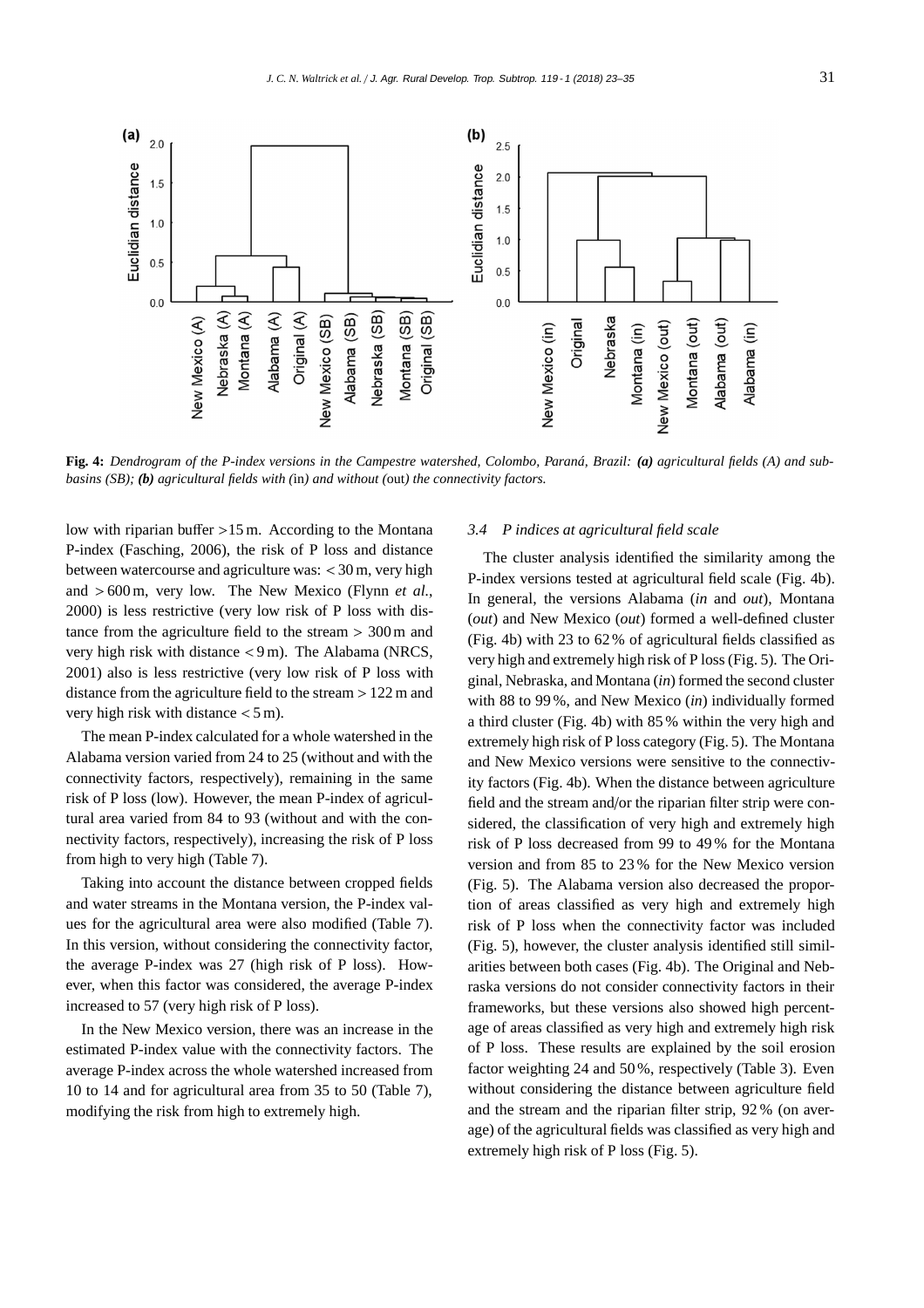| Alabama (NRCS, 2001) |                 |              |       |        | <i>Montana</i> (Fasching, 2006) |              | <i>New Mexico</i> (Flynn <i>et al.</i> , 2000) |     |             |                   |      |  |
|----------------------|-----------------|--------------|-------|--------|---------------------------------|--------------|------------------------------------------------|-----|-------------|-------------------|------|--|
|                      | Whole<br>Agric. |              | Whole |        | Agric.                          |              | Whole                                          |     | Agric.      |                   |      |  |
| in                   | out             | in           | out   | in     | out                             | $\iota$ n    | out                                            | in  | out         | in                | out  |  |
| 25                   | 24              | 93           | 84    | 14     |                                 | 57           | 27                                             | 14  | 10          | 50                | 35   |  |
| low                  | low             | very<br>high | high  | medium | medium                          | very<br>high | high                                           | low | very<br>low | extremely<br>high | high |  |

**Table 7:** *P-index (mean value and risk) at whole watershed and at agricultural area with (in) and without (out) the connectivity factor in the Campestre watershed, Colombo, Paraná, Brazil.*



**Fig. 5:** *Percentage of areas for the agricultural fields with P-index very high and extremely high of versions with (*in*) and without (*out*) the connectivity factor.*

#### **4 Discussion**

The low risk of P loss on the whole watershed is explained by the presence of forest vegetation (67 % of the area is occupied by forest vegetation and only 19 % by agriculture). On the other hand, the high risk of P loss for the agricultural area is explained by the steep slopes (more than 70 % of the cropped fields are located on slopes steeper than 13 %). Soil loss and surface runoff are greatly affected by slope, which strongly influences P transport (Eghball & Gilley, 2001). Delaune *et al.* (2004) found a greater effect of surface runoff on P loss in pastures systems. However, in conventional systems, the contribution of soil loss (erosion) is usually higher than water loss (surface runoff) (Gburek *et al.*, 2000). In addition to slope, the high soil P content (Pote *et al.*, 1999) and rates and source of P application (Shigaki *et al.*, 2007) contribute to high risk of P loss.

The greater P-index at sub-basin B than sub-basin A could be explained by land use and connectivity; 24 % of sub-basin B is intensively used for vegetable cultivation, while this only accounts for 8% in sub-basin A; 41% of agriculture in sub-basin B occurs on slopes > 20 % and 19 % of the riparian zone is covered by agriculture. In sub-basin A only 6 % of the riparian zone is used for agriculture, on the other hand, 60 % of agriculture occurred on slopes > 20 %. Ribeiro *et al.* (2014), studying the same sub-basins, observed a better water quality at sub-basin A. The transport of pollutants from soil to water is highly related to the land use and soil management (Sharpley *et al.*, 2014).

The connectivity factor (such as distance between cropped fields and water streams and riparian filter strip width) was more important when determining P-index for agricultural areas than at a whole watershed scale, especially because the Campestre watershed has high forest coverage. The increased P-index for versions with connectivity factor can be explained by the lack of riparian native vegetation and by the short distance between cultivated fields and watercourse. Agricultural land closer to the stream and without required riparian vegetation have greater soil and water loss (Nair & Graetz, 2004) and consequently a greater risk of P loss (Flynn *et al.*, 2000; NRCS, 2001; Fasching, 2006).

High vulnerability for P loss (high P-index) on agricultural land in the Campestre watershed highlights the need for improved management practices to control soil erosion and surface runoff (transport factors). It is also necessary to reduce P fertilisation (factor source) avoiding future problems with water contamination (Sharpley & Wang, 2014). In freshwaters, phosphorus is the main nutrient associated with eutrophication, so conservation measures across the watersheds need to be implemented (Sharpley *et al.*, 2014). The P-index was developed to estimate the vulnerability of P loss from soil to waters (Lemunyon & Gilbert, 1993) and it is an important tool for farmers, field staff and watershed planners (Sharpley *et al.*, 2003; Sharpley *et al.*, 2001)

So, the five P-index versions can be recommended as a tool to rank the vulnerability to P loss in surface runoff and subsequently to recommend best management prac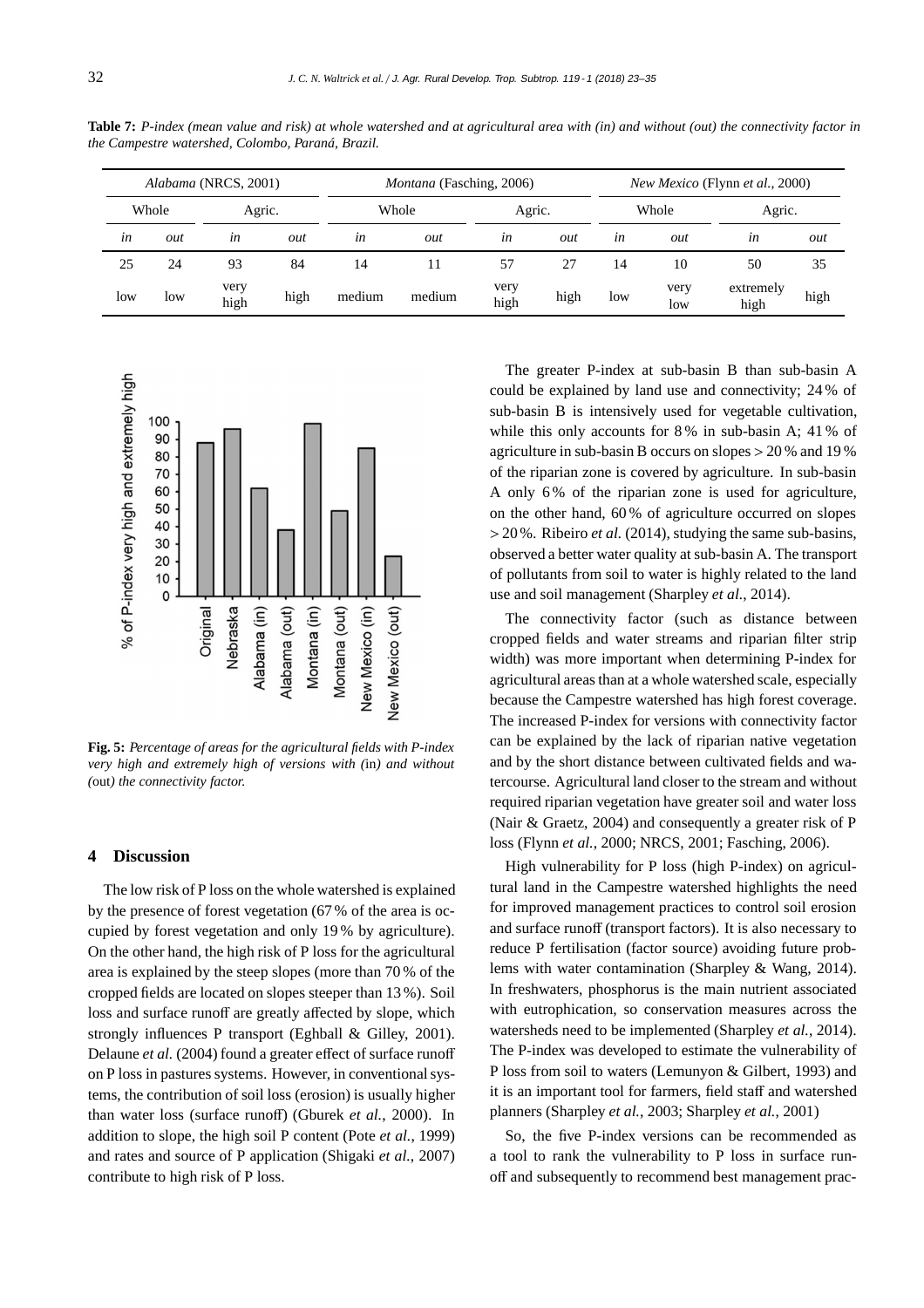tices. However, as the P-index increased when connectivity factors (distance between cropped fields and the stream and/or riparian filter strip) was included, we suggest to use at agricultural field scale a P-index incorporating connectivity in its framework.

#### *Acknowledgements*

The authors thank the National Council for Scientific and Technological Development (CNPq), the farmers from the watershed, and colleagues who helped with the field and laboratory work.

#### **References**

- Bechmann, M., Krogstad, T. & Sharpley, A. N. (2005). A phosphorus index for Norway. *Acta Agriculturae Scandinavica, Section B – Soil* & *Plant Science*, 55 (3), 205– 213.
- Bechmann, M. E., Stalnacke, P. & Kvaerno, S. H. (2007). Testing the Norwegian phosphorus index at the field and subcatchment scale. *Agricultural Ecosystems* & *Environment*, 120, 117–128.
- Bertoni, J. & Lombardi Neto, F. (1999). *Conservação do solo*. (4th ed.). Editora Ícone, São Paulo. 355 pp. (in Portuguese)
- Brasil (2012). Lei Federal 12.651 Novo Código Florestal Brasileiro. Available at: http://www.planalto.gov.br/ ccivil\_03/\_ato2011-2014/2012/lei/l12651.htm (accessed on: 26 March 2018).
- Buczko, U. & Kuchenbuch, R. O. (2007). Phosphorus indices as risk-assessment tools in the U.S.A. and Europe– a review. *Journal of Plant Nutrition and Soil Science*, 170, 445–460.
- Caviglione, J. H., Kiihl, L. R. B., Caramori, P. H. & Oliveira, D. (2000). Cartas climáticas do Paraná. Iapar, Londrina, CD.
- Correll, D. L. (1998). The role of phosphorus in the eutrophication of receiving waters: A review. *Journal of Environmental Quality*, 27, 261–266.
- Couto, R. R., Santos, M., Comin, J., Martini, L. C. P., Gatiboni, L. C., Martins, S. R., Belli Filho, P. & Brunetto, G. (2015). Environmental vulnerability and phosphorus fractions of areas with pig slurry applied to the soil. *Journal of Environmental Quality*, 44, 162–173.
- Daniel, T. C., Sharpley, A. N. & Lemunyon, J. L. (1998). Agricultural phosphorus and eutrophication: A symposium overview. *Journal of Environmental Quality*, 27, 251–257.
- Delaune, P. B., Moore, P. A., Carman, D. K., Sharpley, A. N., Haggard, B. E. & Daniel, T. (2004). Development of a phosphorus index for pastures fertilized with poultry litter – Factors affecting phosphorus runoff. *Journal of Environmental Quality*, 33, 2183–2191.
- Eastman, J. R. (1999). *Guide to GIS and image processing*. Clark University, Worcester. 193 pp.
- Eghball, B. & Gilley, J. E. (2001). Phosphorus risk assessment index evaluation using runoff measurements. *Journal of Soil and Water Conservation*, 56, 202–207.
- Embrapa (2006). Sistema Brasileiro de Classificação de Solos. 2 ed., Embrapa, Rio de Janeiro, Brasília, DF. Available at: http://livraria.sct.embrapa.br/liv\_resumos/ pdf/00053080.pdf (accessed on: 26 March 2018).
- Engel, B. & Mohtar, R. (2006). Estimating soil erosion using RUSLE and the ArcView GIS. Available at: http: //pasture.ecn.purdue.edu/~abe526 (accessed on: 1 June 2010).
- Fasching, R. A. (2006). Phosphorus index assessment for Montana. Agronomy Technical Note 77. United State Department of Agriculture – Natural Resources Conservation Service.
- Flynn, R., Sporcic, M. & Scheffe, L. (2000). Phosphorus assessment tool for New Mexico. Agronomy Technical Note 57. United State Department of Agriculture – Natural Resources Conservation Service.
- Gburek, W. J., Sharpley, A. N., Heathwaite, A. L. & Folmar, G. J. (2000). Phosphorus management at the watershed scale: a modification of the phosphorus Index. *Journal of Environmental Quality*, 29, 130–144.
- Heathwaite, L., Sharpley, A. & Bechmann, M. (2003). The conceptual basis for a decision support framework to assess the risk of phosphorus loss at the field scale across Europe. *Journal of Plant Nutrition and Soil Science*, 166, 447–458.
- Hooda, P. S., Edwards, A. C., Anderson, H. A. & Miller, A. (2000). A review of water quality concerns in livestock farming areas. *Science of the Total Environment*, 25, 143– 167.
- Kay, P., Edwards, A. C. & Foulger, M. (2009). A review of the efficacy of contemporary agricultural stewardship measures for ameliorating water pollution problems of key concern to the UK water industry. *Agricultural Systems*, 99, 67–75.
- Kleinman, P. J. A., Sharpley, A. N., Noyer, B. G. & Elwinger, G. (2002). Effect of mineral and manure phosphorus sources on runoff phosphorus. *Journal of Environmental Quality*, 31, 2026–2033.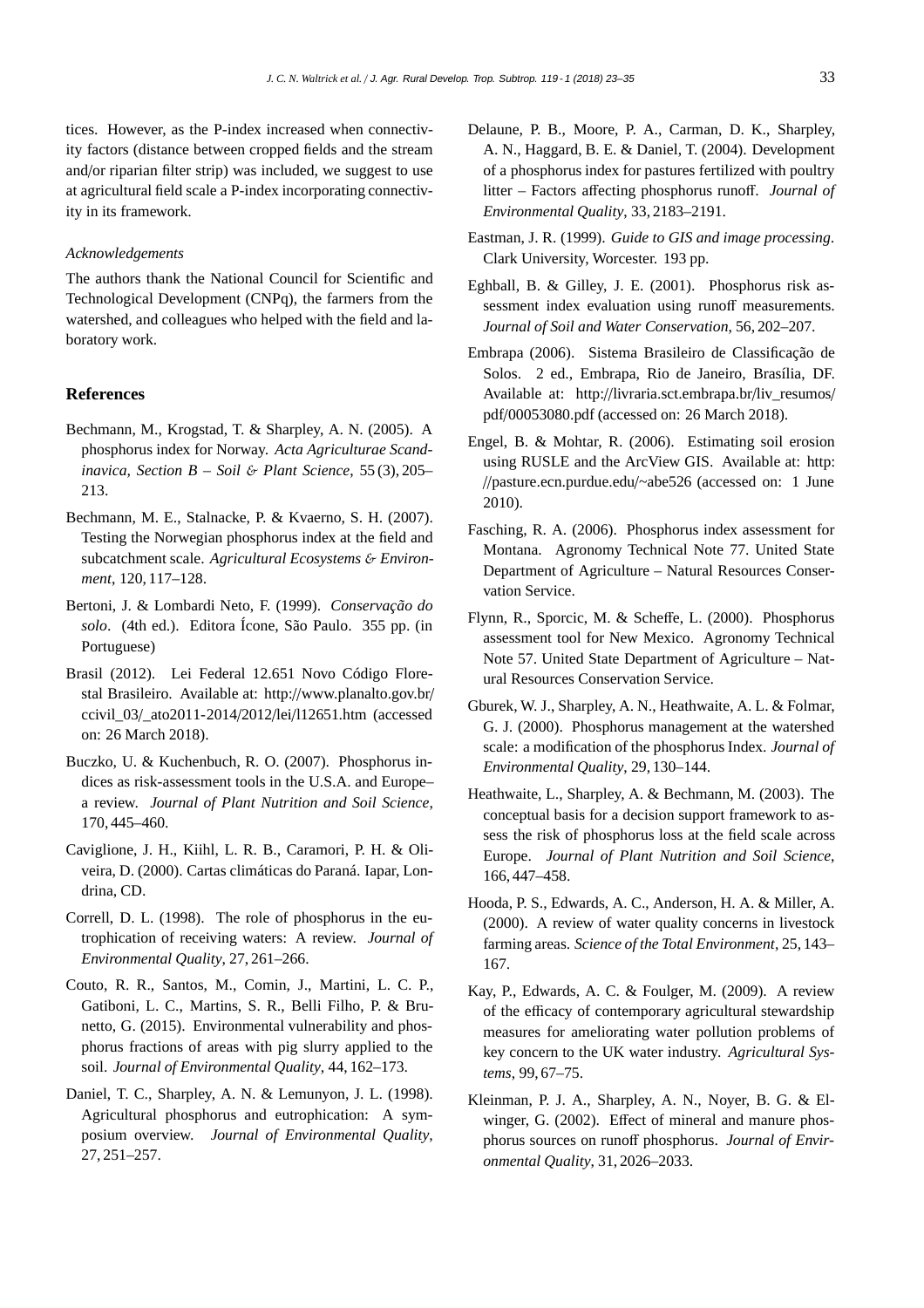- Leinweber, P., Turner, B. L. & Meissner, R. (2002). Phosphorus. *In:* Haygarth, P. M. & Jarvis, S. C. (eds.), *Agriculture, hydrology and water quality*. pp. 29–55, CAB International, Cambridge.
- Lemunyon, J. L. & Gilbert, R. G. (1993). The concept and need for a phosphorus assessment tool. *Journal of Production Agriculture*, 6, 483–486.
- Lopes, F., Merten, G. H., Franzen, M., Giasson, E., Helfer, F. & Cybis, L. F. A. (2007). Utilização de P-index em uma bacia hidrográfica através de técnicas de geoprocessamento. *Revista Brasileira de Engenharia Agrícola e Ambiental*, 11, 312–317. (in Portuguese)
- MathWorks (2017). MATLAB. The language of technical computing. Available at: https://www.mathworks.com (accessed on: 26 March 2018).
- Moore, I. & Burch, G. (1986). Physical basis of the lengthslope factor in the universal soil loss equation. *Soil Science Society of America Journal*, 29, 1624–1630.
- Nair, V. D. & Graetz, D. A. (2004). Agroforestry as an approach to minimizing nutrient loss from heavily fertilized soils: the Florida experience. *Agroforestry Systems*, 61, 269–279.
- NRCS (2001). Phosphorus index for Alabama: A planning tool to asses and manage P movement. Agronomy Technical Note 72. United State Department of Agriculture – Natural Resources Conservation Service. United State Dep.
- Oliveira, M. F. M., Favaretto, N., Roloff, G. & Fernandes, C. V. S. (2010). Estimativa do potencial de perda de P através da metodologia "P-index". *Revista Brasileira de Engenharia Agrícola e Ambiental*, 14, 267–273. (in Portuguese)
- Pavan, M. A., Bloch, M. F., Zempulski, H. C., Miyazawa, M. & Zocoler, D. C. (1992). Manual de análise química de solo e controle de qualidade. Londrina, IAPAR, Circular 76. (in Portuguese)
- Pote, D. H., Daniel, T. C., Nichols, D. J., Sharpley, A. N., Moore, P. A., Miller, D. M. & Edwards, D. R. (1999). Relationship between phosphorus levels in three ultisols and phosphorus concentrations in runoff. *Journal of Environmental Quality*, 28, 170–175.
- Ramos, M. R., Favaretto, N., Dieckow, J., Dedeck, R. A., Vezzani, F. M., Almeida, L. & Sperrin, M. (2014). Soil, water and nutrient loss under conventional and organic vegetable production managed in small farms versus forest system. *Journal of Agriculture and Rural Development in the Tropics and Subtropics*, 115 (1), 31–40.
- Reid, D. K. (2011). A modified Ontario P-index as a tool for on-farm phosphorus management. *Canadian Journal of Soil Science*, 91, 455–466.
- Renard, K. G., Foster, G. R., Weesies, G. A., Mccoll, D. L. & Yoder, D. C. (1997). Predicting soil erosion by water. A guide to conservation planning with the Revised Universal Soil Loss Equation. USDA. Agricultural Handbook 703.
- Ribeiro, K. H., Favaretto, N., Dieckow, J., de Paula Souza, L. C., Minella, J. P. G., de Almeida, L. & Ramos, M. R. (2014). Quality of surface water related to land use: a case study in a catchment with small farms and intensive vegetables production in southern Brazil. *Revista Brasileira de Ciência do Solo*, 38 (2), 656–668.
- Roloff, G. & Denardin, J. E. (1994). Estimativa simplificada da erodibilidade do solo. *In:* Resumos da X Reunião Brasileira de Manejo e Conservação do Solo e Água. Florianópolis, SBCS. (in Portuguese)
- Rufino, R. L., Biscaia, R. C. M. & Merten, G. H. (1993). Determinação do potencial erosivo da chuva do estado do Paraná através da pluviometria: terceira aproximação. *Revista Brasileira de Ciência do Solo*, 17, 439–444. (in Portuguese)
- Santos, R. D., Lemos, R. C., Santos, H. G., Ker, J. C. & Anjos, L. H. C. (2005). *Manual de descrição e coleta de solo no campo*. (5th ed.). Viçosa, Sociedade Brasileira de Ciência do Solo. (in Portuguese)
- SBCS (2004). *Manual de adubação e de calagem para os Estados do Rio Grande do Sul e de Santa Catarina*. (10th ed.). Sociedade Brasileira de Ciência do Solo (SBCS), Comissão de Química e Fertilidade do Solo, Porto Alegre. Available at: http://www.sbcs-nrs.org.br/ docs/manual\_de\_adubacao\_2004\_versao\_internet.pdf
- Schindler, D. W., Hecky, R. E., Findlay, D. L., Stainton, M. P., Parker, B. R. & Paterson, M. J. (2008). Eutrophication of lakes cannot be controlled by reducing nitrogen input: results of a 37-year whole-ecosystem experiment. *Proceedings of the National Academy of Sciences USA*, 105 (32), 11254–11258.
- Sharpley, A. (1995). Identifying sites vulnerable to phosphorus loss in agricultural runoff. *Journal of Environmental Quality*, 24, 947–951.
- Sharpley, A., Jarvie, H. P., Buda, A., May, L., Spears, B. & Kleinman, P. (2014). Phosphorus legacy: overcoming the effects of past management practices to mitigate future water quality impairment. *Journal of Environmental Quality*, 42, 1308–1326.